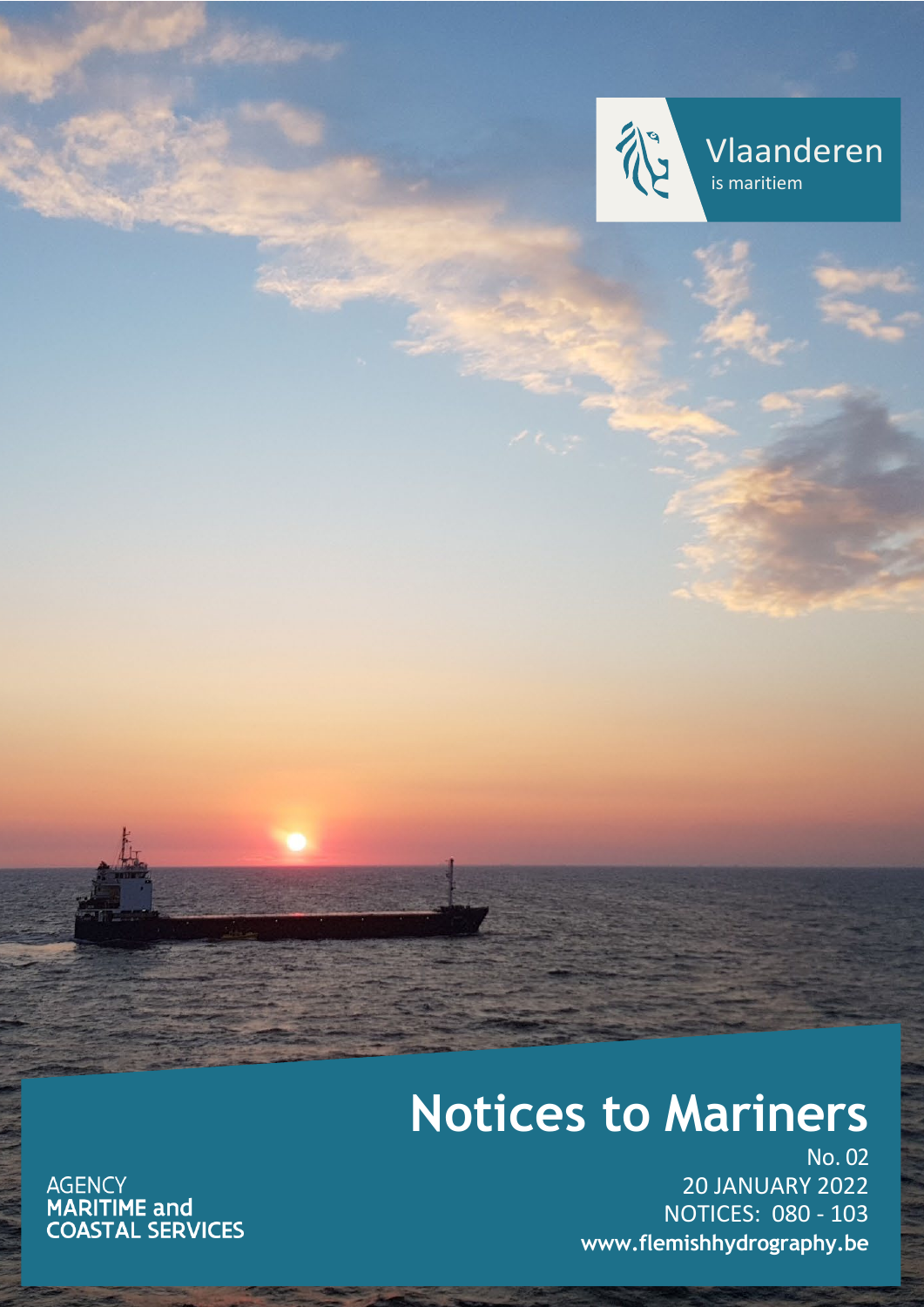Published by: Administrator General Nathalie Balcaen IAA Maritime and Coastal Services (MSC) Brussels 2022

© Flemish Government

Compiled by: Coastal Division - Flemish Hydrography Vrijhavenstraat 3 8400 Ostend Belgium

Reproduction of data from this publication is allowed provided the full acknowledgment is displayed: "MSC – Coastal Division – Flemish Hydrography".

© Photography: MSC - William De Vlaminck Design: Printing Office Lowyck Ostend

**This is a free translation of the official "Berichten aan Zeevarenden, nr. 02 jaargang 2022" In case of dispute the Dutch text is the only valid copy.**

General guidelines concerning the use of the Belgian NtM are described in the annual edition no. 01 of the Belgian Notices to Mariners.

Positions are given in the reference system World Geodetic System 84 (WGS84). Incorrect interpretation of the reference system can lead to errors in the position of several hundred of metres.

Depths (in metres): are reduced to Lowest Astronomical Tide (LAT) for tidal areas and to local dock datum for non-tidal areas.

Heights (in metres): drying heights are above LAT. Vertical clearance is above Mean High Water Spring (MHWS). Other heights are above Mean Sea Level (MSL). Heights for non-tidal areas are above local dock datum.

Directions, bearings, leading lines and light sectors (in degrees) are true reckoned from seawards.



The Coastal Division is ISO9001 and ISO14001 certified (version 2015).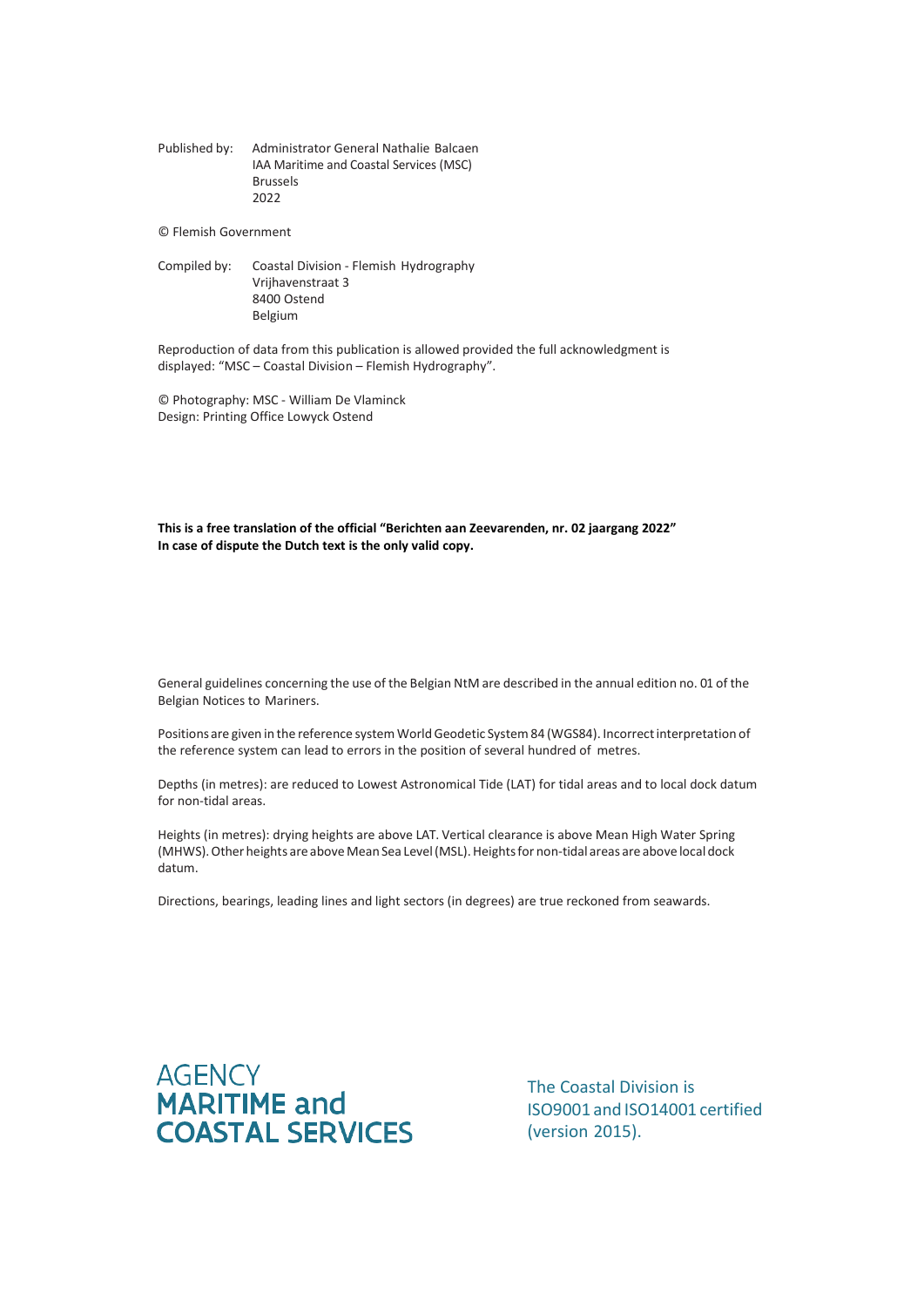## **GENERAL NOTICES**

## **2022-02/080(T) GENERAL NOTICES - NTM 1**

NtM 2021-20/235(T) and 2020-12/215(T) are cancelled.

Ref.: NtM 2022-1/22

Due to the ongoing Corona pandemic, the additional conditions to 'GB 03-2018 Shore Based Pilotage (Loodsen op Afstand (LOA)) in the event of storm pilotage' are continued.

The continuation of these additional conditions is at the request of the pilotage services in order to prevent pilots from sailing along.

In the event of suspension of pilotage services, no more trips are made for incoming vessels.

In the event of suspension of pilotage services, the following additional conditions must be taken into account for outgoing vessels:

- 1. Vessels that, due to bad weather, are unable to disembark their pilot at one of the pilotage stations must a. not depart from the mentioned ports until the pilotage services have been resumed; an already placed pilot order must be suspended.
	- b. if the pilotage services are suspended after departure from one of the mentioned ports, to contact the GNA, after which a suitable solution will be sought.

These additional conditions remain in force until 31 March 2022.

Source: GNA Bass 001-2022

## **2022-02/081 GENERAL NOTICES - COVID-19 CORONAVIRUS MEASURES**

NtM 2020-16/256(T) and 2021-20/236(T) are cancelled.

The GNA announces that as a result of the ongoing Corona pandemic, the following measures will be continued. According to international legislation, all ships are required to submit a Maritime Declaration of Health (MDH), both inbound and outbound. In Belgium SANIPORT is the competent authority that follows this up, in the Netherlands the GGD is the competent authority.

Maritime Declaration of Health (MDH):

All incoming vessels must submit a MDH, which requires the captain to indicate up to 24 hours before sailing whether there are any sick or suspected sick people on board. The master must also submit a list of the last ten ports of call. Depending on the port of destination, the vessel will then be screened by a competent governmental health authority.

If the health situation during the stay in the GNB area or during the port visit has changed compared to the situation when sailing, all ships must immediately submit another MDH.

Up to 14 days after leaving the GNB area, all vessels should report crew members who develop COVID-19 related disease symptoms and/or who test positive at a subsequent port within that period.

For more information, see GNA Bass 002-2022.

Source: GNA Bass 02-2022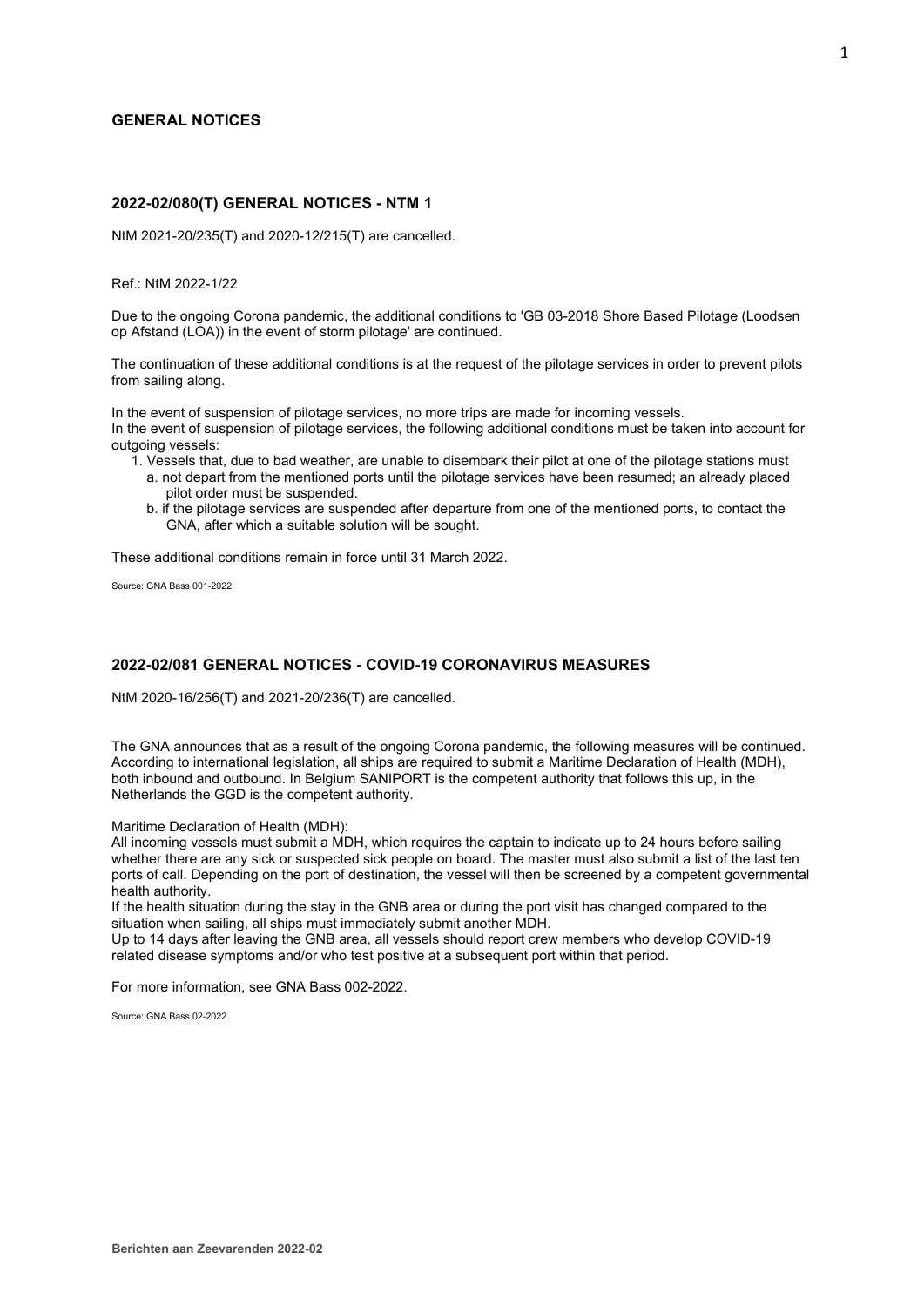# **2022-02/082 COASTAL ROUTE - DE PANNE-OOSTENDE - VICINITY NIEUWPOORT - BUOY**

NtM 2021-06/125(T) is cancelled.

**Charts:** 102 (INT 1480), D11, 107/2

Source: MRCC MSI 030/22

# **2022-02/083 COASTAL ROUTE - DE PANNE-OOSTENDE - VICINITY OOSTENDE - BUOYS**

NtM 2021-07/138(T) is cancelled.

**Charts:** 101 (INT 1474), 102 (INT 1480), D11, 107/3

Source: MRCC LB001/22

# **2022-02/084 PORT OF OOSTENDE - DREDGED AREA - BUOY - LIGHTS**

**Charts:** 102 (INT 1480), D11, 107/ABCD **List of Lights**

Charts:

Insert accompanying block. Pay attention to the scale when printing, see printer settings.

List of Lights:

Delete: Buoy "OH8", LL nat. no. 0438.8

| Insert:<br>Column | (1)     | (2)                              | (3)                     | (4) |
|-------------------|---------|----------------------------------|-------------------------|-----|
|                   | 0438.10 | <b>OOSTENDE</b><br>Halve Maan    | 51 14,25 N<br>2 55.41 E | Q.R |
|                   | 0438.11 | <b>OOSTENDE</b><br>Visserijsluis | 51 14,09 N<br>2 55,57 E | Q.R |

Source: MRCC MSI 031/22, MDK - afdeling Scheepvaartbegeleiding, DMOW - afdeling Maritieme Toegang

## **2022-02/085 COASTAL ROUTE - OOSTENDE-ZEEBRUGGE - BUOY**

**Charts:** 101 (INT 1474), 102 (INT 1480), D11, 107/3

Change: - Buoy HD3 in position 51°14,78'N 002°55,59'E in HD30

Source: Vlaamse Hydrografie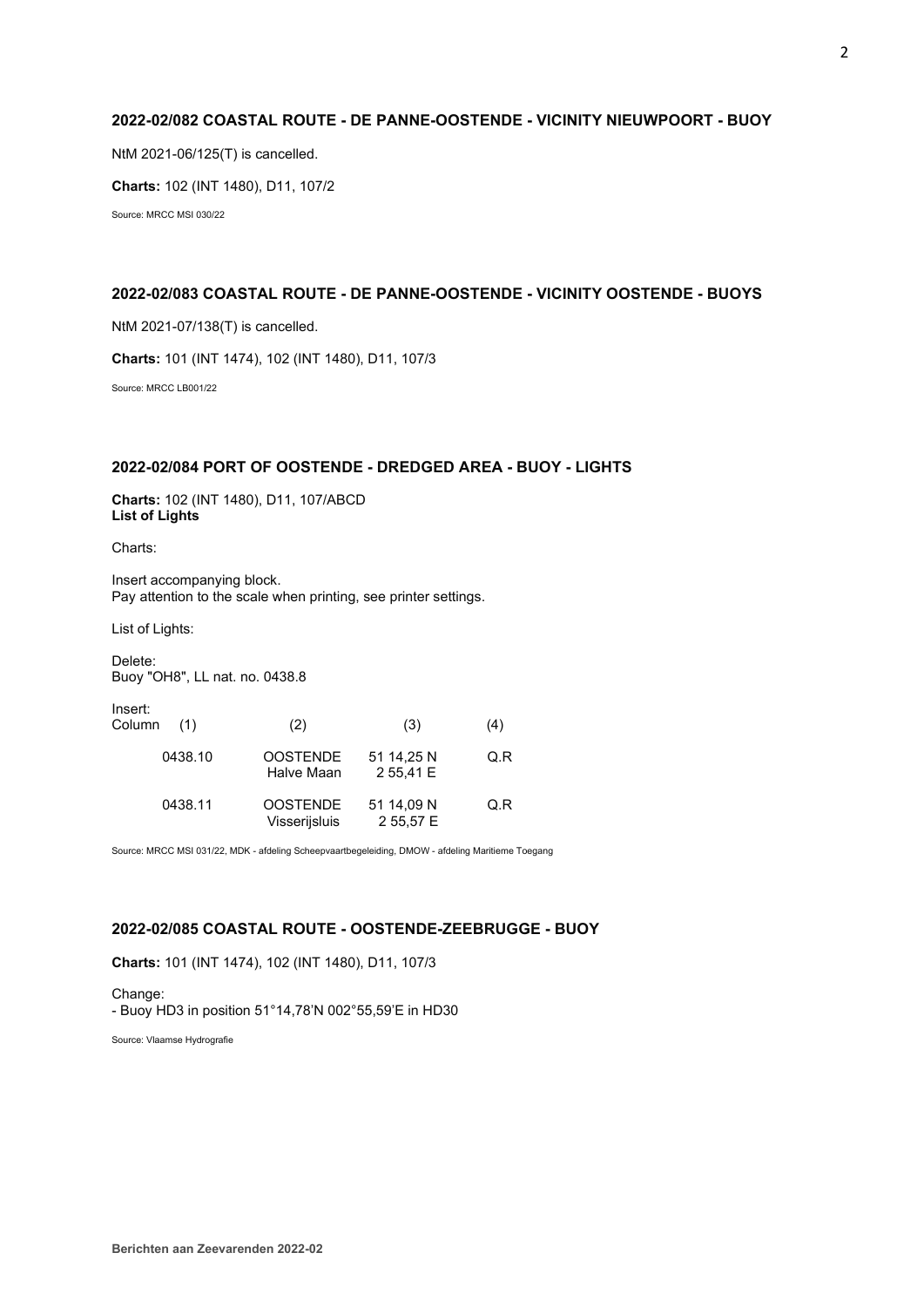# **2022-02/086 COASTAL ROUTE - OOSTENDE-ZEEBRUGGE - VICINITY BLANKENBERGE - BUOYS**

NtM 2021-06/127(T) is cancelled.

**Charts:** 101 (INT 1474), D11, 107/4

Source: MRCC LB002/22

## **2022-02/087(T) PORT OF ZEEBRUGGE - ACHTERHAVEN - BUOY**

**Charts:** 101 (INT 1474)

Delete: - Buoy 4 in position 51°17,99'N 003°14,10'E

Source: MBZ

## **2022-02/088(T) KANAAL GENT-TERNEUZEN - MOERVAART - TEMPORARY DAM WALL**

NtM 2021-03/098(T) is cancelled.

**Charts:** 105/03

There is an area with works in progress in the following positions: 51°08,38'N 003°46,70'E 51°08,39'N 003°46,70'E 51°08,37'N 003°46,76'E 51°08,37'N 003°46,75'E

Source: GNA Bass 140-2021

## **2022-02/089 BENEDEN-ZEESCHELDE - ZANDVLIET - MOORING PROHIBITION**

NtM 2021-08/155(T) is cancelled.

**Charts:** 104/05, 106 (INT 1478)

Source: Haven Antwerpen NPA 21/154

# **2022-02/090 BENEDEN-ZEESCHELDE - DEURGANCKDOK - MOORING PROHIBITION**

NtM 2021-16/212(T) is cancelled.

**Charts:** 104/04, 106 (INT 1478)

Source: Haven Antwerpen NPA 21/357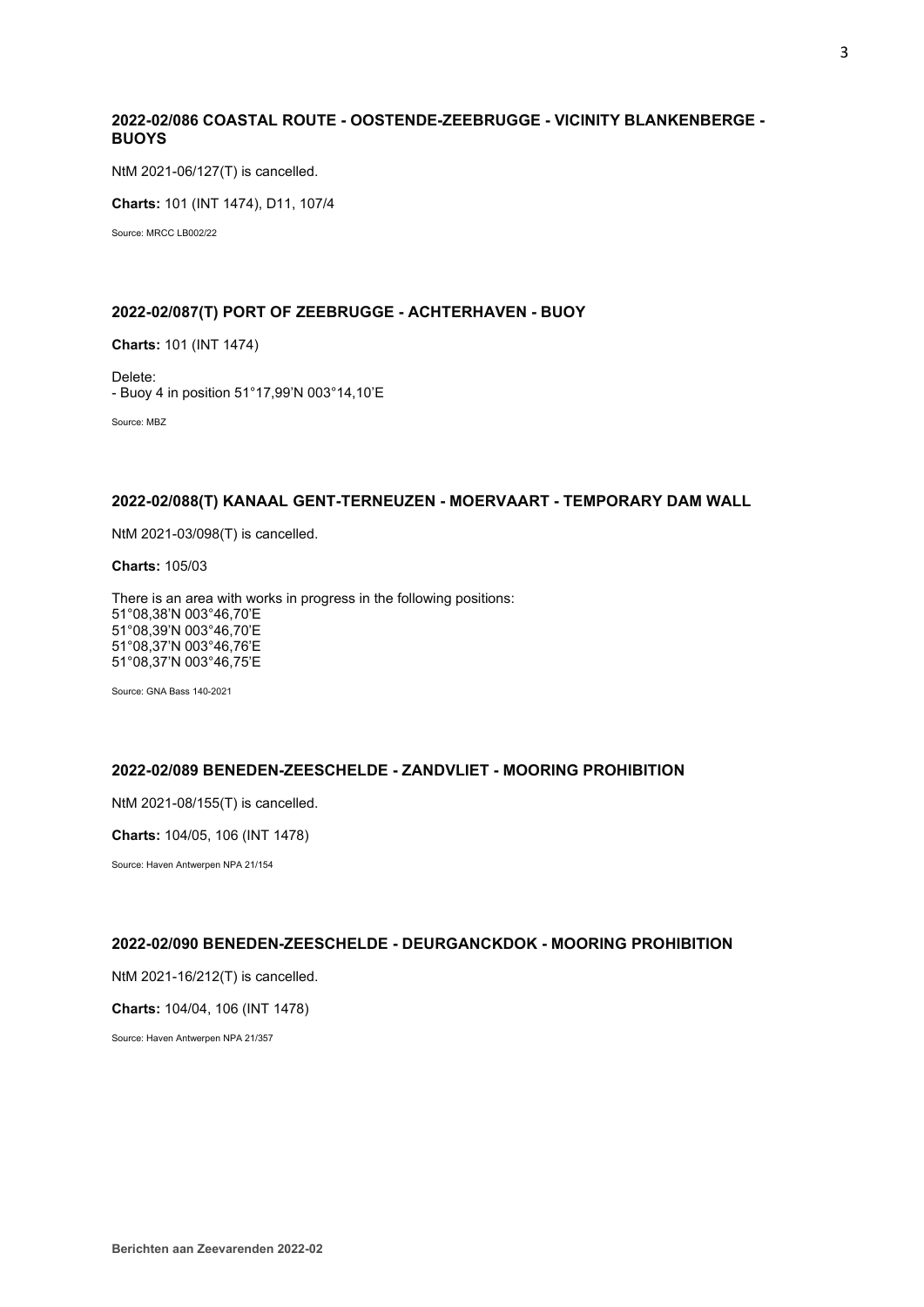# **2022-02/091 BENEDEN-ZEESCHELDE - BOUDEWIJNSLUIS**

NtM 2021-04/109(T) is cancelled.

**Charts:** 104/04, 106 (INT 1478)

Source: Haven Antwerpen NPA 21/057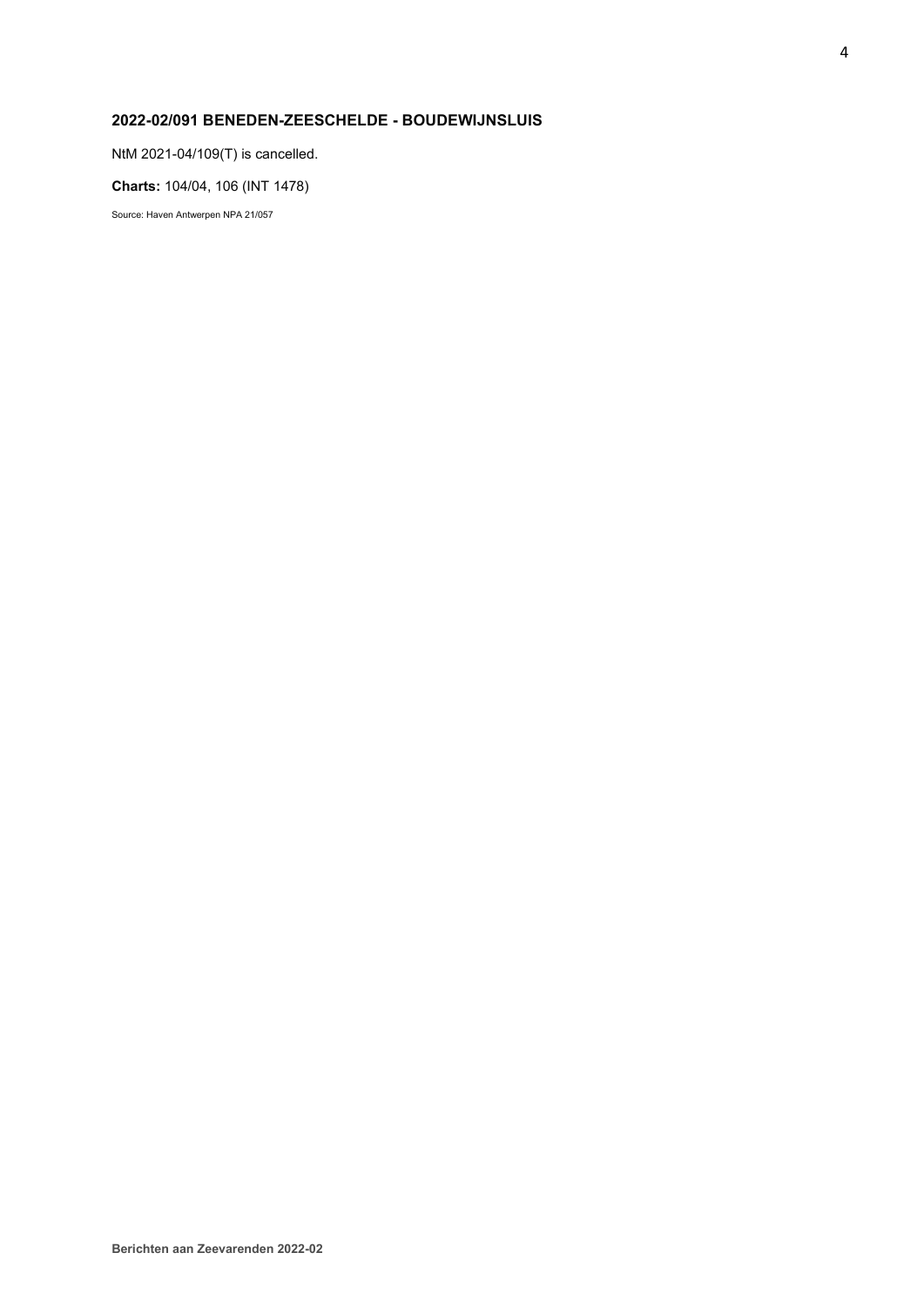## **2022-02/092 PORT OF ANTWERPEN - VHF**

**Charts:** 104/03, 104/04, 104/05, 106 (INT 1478)

106 (INT 1478) Part A

Delete:

- (VHF 02) in position 51°22,07'N 004°18,81'E

- (In- en uitvaren Havengebied VHF 02) and (Port entry and departure VHF 02) in position 51°22,09'N 004°19,02'E

- (Dokken VHF 74) and (Docks VHF 74) in position 51°19,47'N 004°18,71'E

- (VHF 63) in position 51°18,65'N 004°19,56'E

- (Verkeerskanaal Haven Antwerpen VHF 74) and (Traffic channel Port of Antwerp VHF 74) in position 51°14,78'N 004°25,25'E

- (In- en uitvaren Havengebied VHF 20) and (Port entry and departure VHF 20) in position 51°14,60'N 004°25,50'E

- (Dokken VHF 74) and (Docks VHF 74) in position 51°16,20'N 004°14,65'E

Insert in magenta:

- (Port entry for inland navigation VHF 60) in position 51°22,06'N 004°18,81'E

- (Traffic channel Port of Antwerp VHF 02), (Antwerp Coordination Centre VHF 18) and (Port Authority VHF 63) in position 51°22,03'N 004°18,88'E

- (Traffic channel Port of Antwerp VHF 74), (Antwerp Coordination Centre VHF 18) and (Port Authority VHF 63) in position 51°17,33'N 004°21,50'E

- (Traffic channel Port of Antwerp VHF 74), (Antwerp Coordination Centre VHF 18) and (Port Authority VHF 63) in position 51°14,90'N 004°25,50'E

- (Port entry for inland navigation VHF 20) in position 51°14,60'N 004°25,50'E

- (Traffic channel Port of Antwerp VHF 87) in position 51°16,20'N 004°14,65'E

- (Antwerp Coordination Centre VHF 18) and (Port Authority VHF 63) in position 51°16,75'N 004°15,70'E

- (Traffic channel Port of Antwerp VHF 74) in position 51°17,25'N 004°16,15'E

#### Change:

- Change (VHF 62) in position 51°18,35'N 004°18,90'E into (VHF 02)

#### 104/03

Delete:

- (Verkeerskanaal Haven Antwerpen VHF 74) and (Traffic channel Port of Antwerp VHF 74) in position 51°14,80'N 004°25,20'E

- (Invaren Havengebied VHF 20) and (Port entry VHF 20) in position 51°14,55'N 004°21,30'E

- (Verkeerskanaal dokken VHF 74) in position 51°15,55'N 004°21,30'E

Insert in magenta:

- (Traffic channel Port of Antwerp VHF 74), (Antwerp Coordination Centre VHF 18) and (Port Authority VHF 63) in position 51°17,33'N 004°21,50'E

- (Port entry for inland navigation VHF 20) in position 51°14,60'N 004°25,50'E

- (Traffic channel Port of Antwerp VHF 74), (Antwerp Coordination Centre VHF 18) and (Port Authority VHF 63) in position 51°15,80'N 004°22,00'E

#### Change:

- Change RADIOMELDPUNT "SCHELDE NOORD": VHF 02 in position 51°15,75'N 004°27,00'E into RADIOMELDPUNT "SCHELDE NOORD": VHF 60 - Change RADIO REPORTING POINT "SCHELDE NOORD": VHF 02 in position 51°15,35'N 004°27,00'E into RADIO REPORTING POINT "SCHELDE NOORD": VHF 60

#### 104/04

#### Delete:

- (VHF 63) in position 51°18,65'N 004°19,56'E

- (Verkeerskanaal dokken VHF 74) in position 51°19,45'N 004°18,70'E

- (Verkeerskanaal dokken VHF 74) in position 51°16,20'N 004°14,65'E

#### Insert in magenta:

- (Traffic channel Port of Antwerp VHF 74), (Antwerp Coordination Centre VHF 18) and (Port Authority VHF 63) in position 51°16,30'N 004°22,45'E

- (Traffic channel Port of Antwerp VHF 02), (Antwerp Coordination Centre VHF 18) and (Port Authority VHF 63) in position 51°19,15'N 004°19,60'E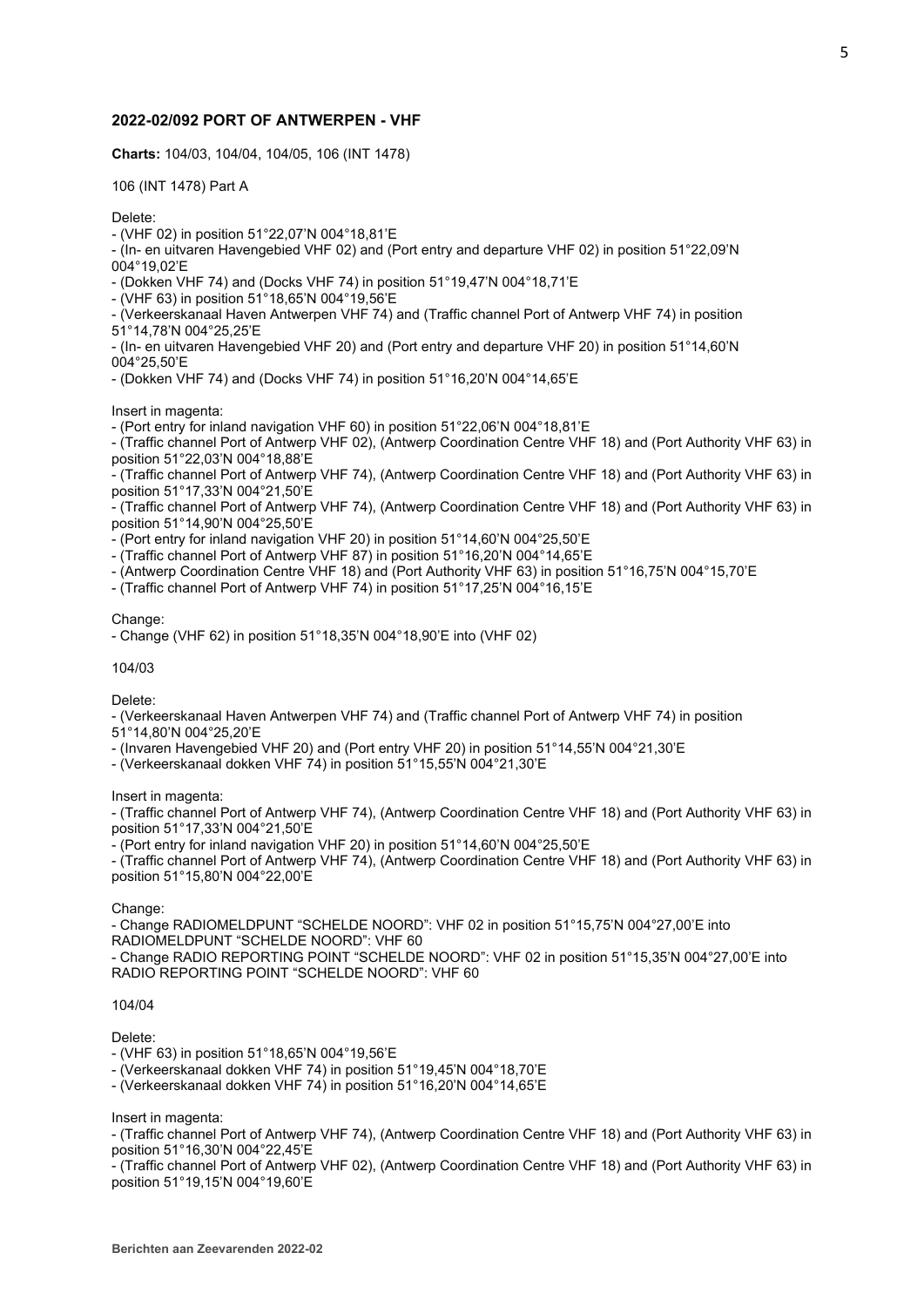- (Traffic channel Port of Antwerp VHF 87) in position 51°16,20'N 004°14,65'E

- (Antwerp Coordination Centre VHF 18) and (Port Authority VHF 63) in position 51°16,75'N 004°15,70'E

- (Traffic channel Port of Antwerp VHF 74) in position 51°17,25'N 004°16,15'E

#### Change:

- Change (VHF 62) in position 51°18,35'N 004°18,90'E into (VHF 02) - Change RADIOMELDPUNT "SCHELDE NOORD": VHF 02 in position 51°15,55'N 004°13,00'E into RADIOMELDPUNT "SCHELDE NOORD": VHF 60 - Change RADIO REPORTING POINT "SCHELDE NOORD": VHF 02 in position 51°15,15'N 004°13,00'E into RADIO REPORTING POINT "SCHELDE NOORD": VHF 60

104/05:

Delete:

- (Invaren havengebied VHF 02) and (Port entry VHF 02) in position 51°22,10'N 004°17,50'E
- (VHF 02) in position 51°22,10'N 004°18,30'E
- (Port Authority VHF 63) in position 51°18,63'N 004°19,50'E
- (Verkeerskanaal dokken VHF 74) in position 51°19,08'N 004°18,70'E

#### Insert in magenta:

- (Port entry for inland navigation VHF 60) in position 51°22,06'N 004°18,60'E

- (Traffic channel Port of Antwerp VHF 02), (Antwerp Coordination Centre VHF 18) and (Port Authority VHF 63) in position 51°19,90'N 004°19,00'E

#### Change:

- Change RADIOMELDPUNT "SCHELDE NOORD": VHF 02 in position 51°19,25'N 004°12,70'E into RADIOMELDPUNT "SCHELDE NOORD": VHF 60 - Change RADIO REPORTING POINT "SCHELDE NOORD": VHF 02 in position 51°18,98'N 004°12,70'E into RADIO REPORTING POINT "SCHELDE NOORD": VHF 60

Source: Haven Antwerpen NPA 21/482

## **2022-02/093 PORT OF ANTWERPEN - HANSADOK - MOORING PROHIBITION**

NtM 2020-26/342(T) is cancelled.

**Charts:** 104/03, 104/04, 106 (INT 1478)

Source: Haven Antwerpen

## **2022-02/094 PORT OF ANTWERPEN - HANSADOK - MOORING PROHIBITION**

NtM 2021-08/156(T) is cancelled.

**Charts:** 104/03, 104/04, 106 (INT 1478)

Source: Haven Antwerpen NPA 21/152

## **2022-02/095 PORT OF ANTWERPEN - 4DE HAVENDOK - MOORING PROHIBITION**

NtM 2021-09/164(T) is cancelled.

#### **Charts:** 104/03, 104/04, 106 (INT 1478)

Source: Haven Antwerpen NPA 20/260 3e aanpassing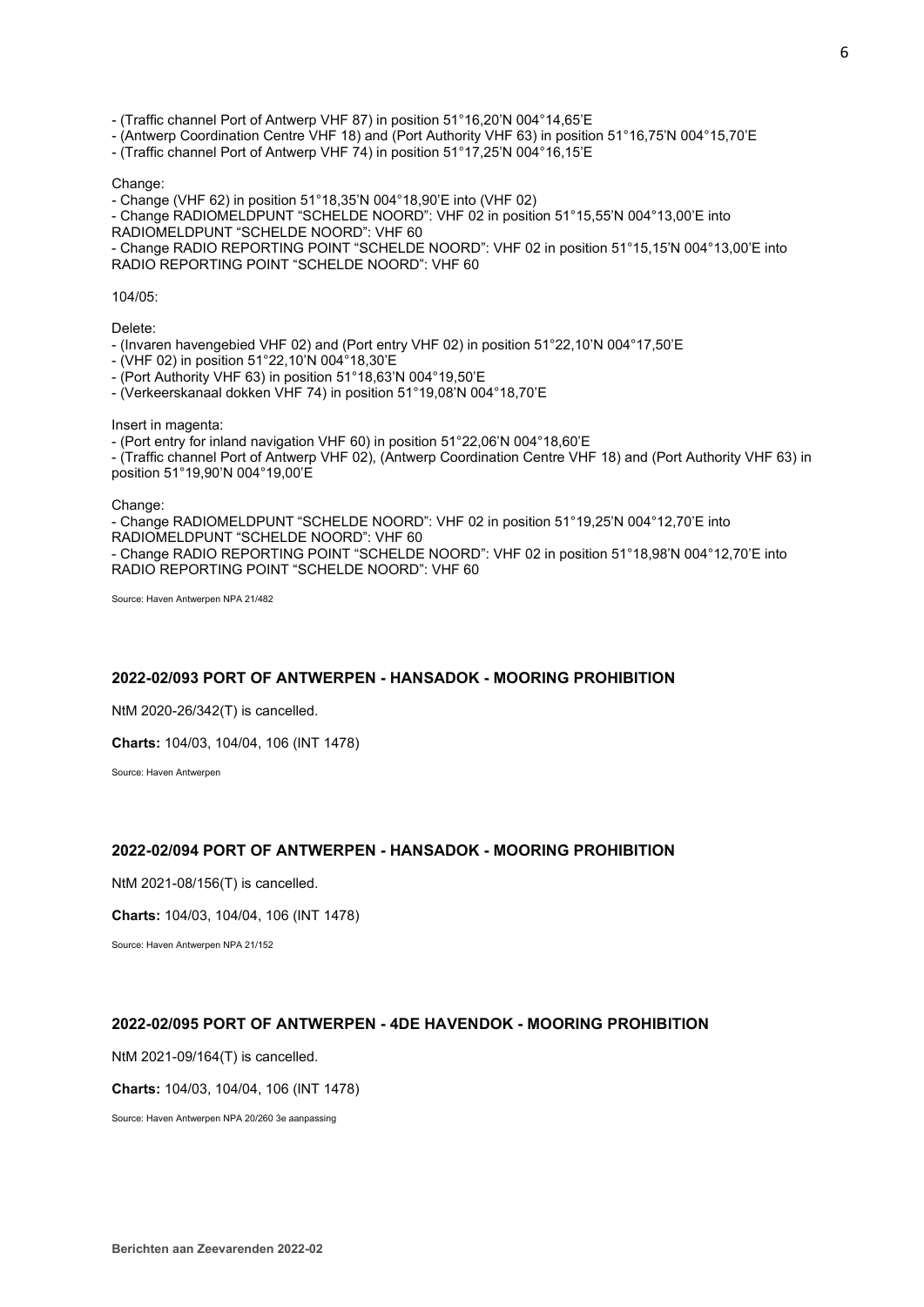# **2022-02/096 PORT OF ANTWERPEN - AMERIKADOK - MOORING PROHIBITION**

NtM 2021-08/157(T) is cancelled.

**Charts:** 104/03, 104/04, 106 (INT 1478)

Source: Haven Antwerpen NPA 21/166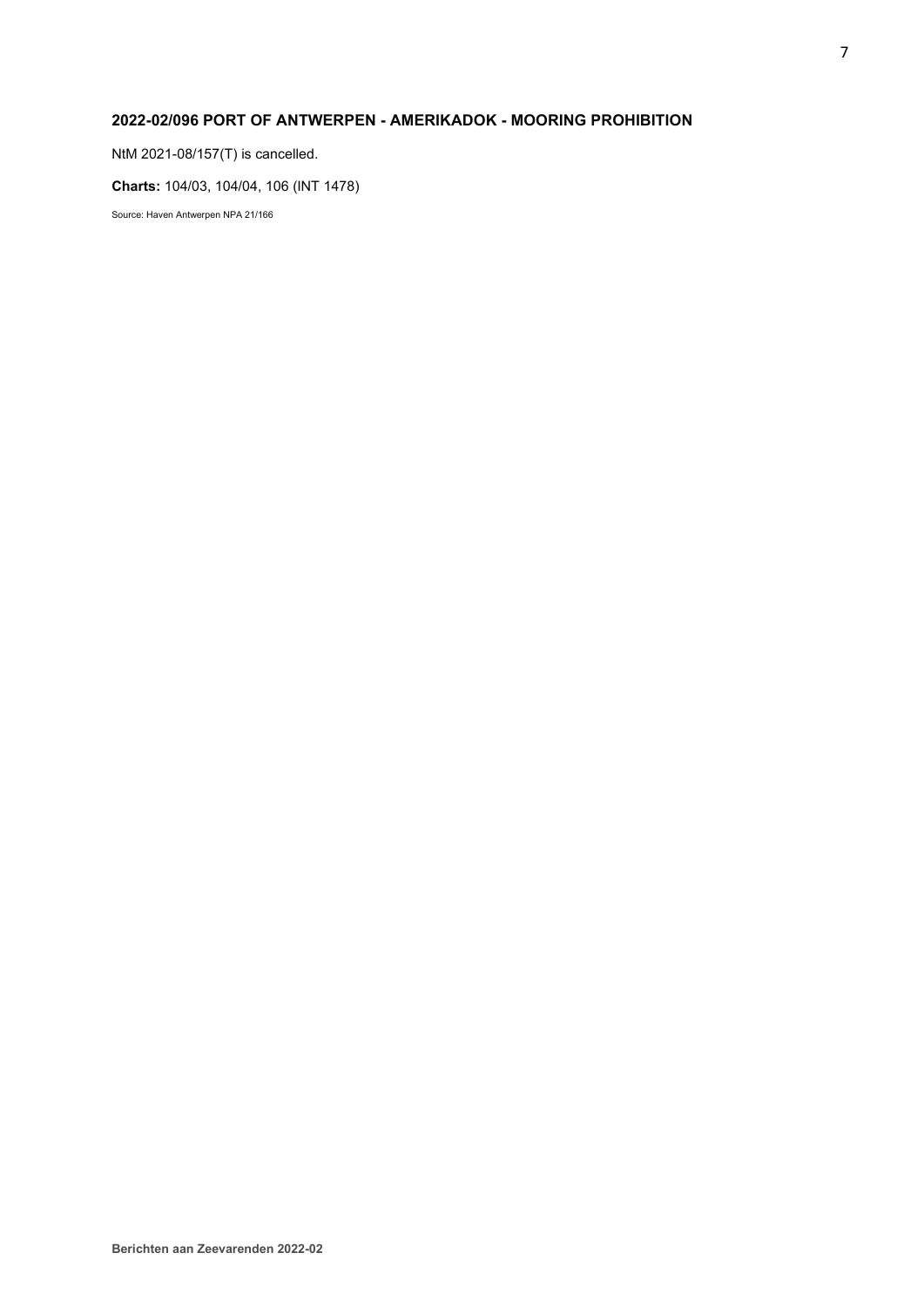# **THE NETHERLANDS**

# **2022-02/097 APPROACH WESTERSCHELDE - BUOYS**

NtM 2021-23/262(T) is cancelled.

**Charts:** 101 (INT 1474), 104/10, D11, 107/5

Source: NLHO BaZ 2021-50

# **2022-02/098 APPROACH WESTERSCHELDE - GEUL VAN DE WALVISCHSTAART - BUOYS - V-AIS**

**Charts:** 101 (INT 1474), 104/10, D11, 107/5

Move:

- Buoy GvW 4 from position 51°30,35'N 003°21,77'E to position 51°30,55'N 003°21,82'E

- Buoy GvW 6 from position 51°29,89'N 003°23,36'E to position 51°30,15'N 003°23,35'E

- Buoy GvW 8 from position 51°28,52'N 003°25,52'E to position 51°28,82'N 003°25,44'E

- Buoy GvW 10 from position 51°27,44'N 003°26,81'E to position 51°27,39'N 003°26,56'E

- V-AIS GvW 3 (MMSI 992446065) from position 51°29,83'N 003°22,63'E to position 51°29,89'N 003°23,02'E

- V-AIS GvW 5 (MMSI 992446066) from position 51°29,30'N 003°23,72'E to position 51°29,50'N 003°23,77'E

Source: GNA Bass 009-2022

## **2022-02/099(T) APPROACH WESTERSCHELDE - OOSTGAT - SARDIJNGEUL - BUOYS**

**Charts:** 101 (INT 1474), 104/10, D11

Delete:

- Buoy Zink-S in position 51°27,00'N 003°32,74'E

Move:

- Buoy SG-2 from position 51°26,83'N 003°33,27'E to position 51°26,87'N 003°33,16'E

Source: GNA Bass 145-2021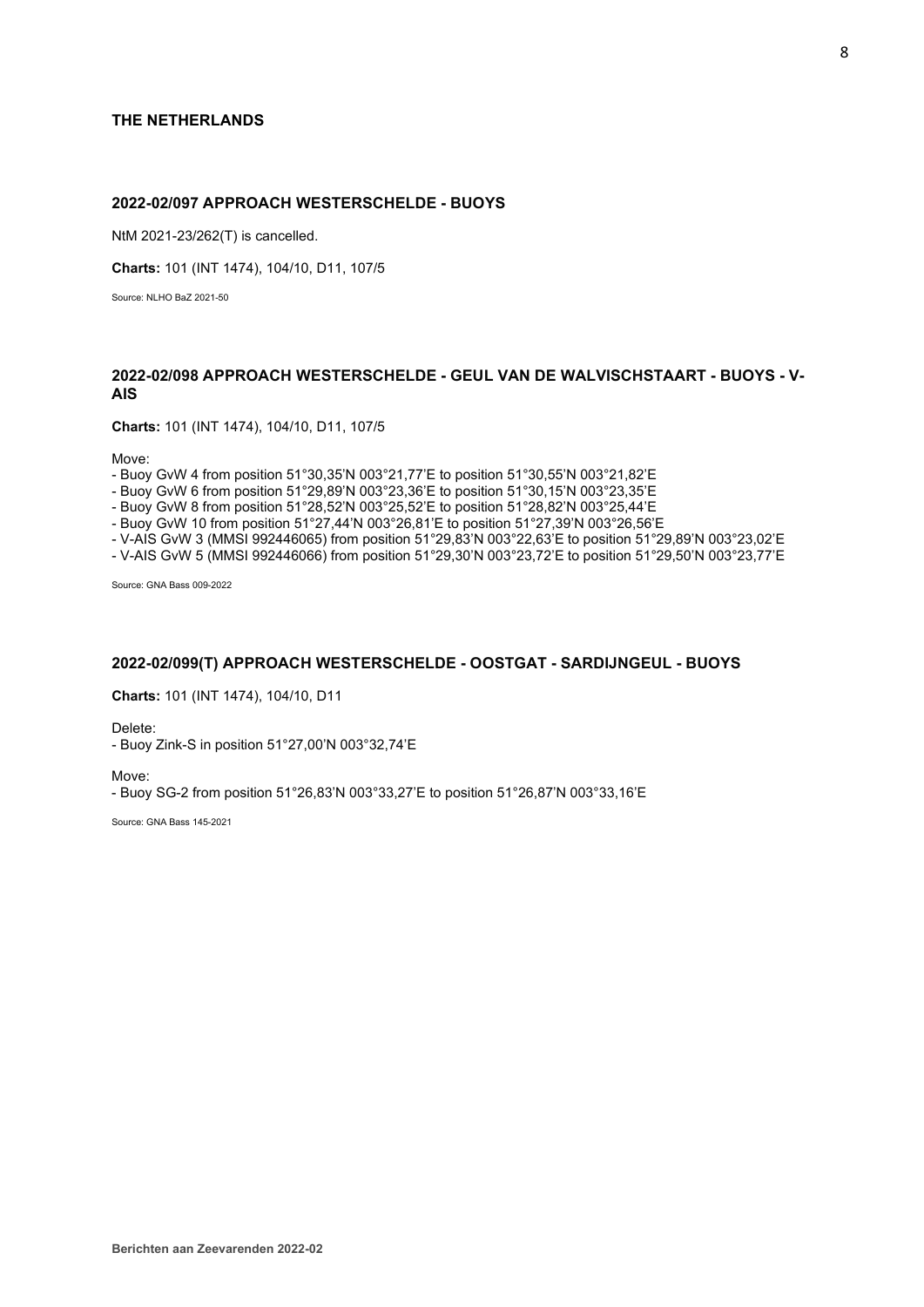# **2022-02/100 APPROACH WESTERSCHELDE - LIGHTS**

**Charts:** 101 (INT 1474), 104/10, D11 **List of Lights**

101 (INT 1474) and 104/10:

Light De Nolle (LL int. no. B0188 - nat. no. 0239) in position 51°26,95'N 003°33,12'E Delete: Sector light arms and bands Insert: Yellow light flare Oc.9s

Front light Sardijngeul (LL int. no. B0192.1 - nat. no. 0248.2) in position 51°26,30'N 003°34,56'E Delete: Sector light arms and bands Insert: Yellow light flare Oc.5s

Light Boulevard de Ruyter (LL int. no. B0200 - nat. no. 0552) in position 51°26,37'N 003°34,52'E Delete: Sector light arms and bands Insert: Red light flare Iso.R.3s

D11:

Light De Nolle (LL int. no. B0188 - nat. no. 0239) in position 51°26,95'N 003°33,12'E Change: Magenta light flare into a yellow light flare Oc.9s

Front light Sardijngeul (LL int. no. B0192.1 - nat. no. 0248.2) in position 51°26,30'N 003°34,56'E Change: Magenta light flare into a yellow light flare Oc.5s

Light Boulevard de Ruyter (LL int. no. B0200 - nat. no. 0552) in position 51°26,37'N 003°34,52'E Change: Magenta light flare into a red light flare Iso.R.3s

Source: GNA Bass 008-2022

# **2022-02/101 WESTERSCHELDE - VLISSINGEN-BORSSELE - BUOYS**

NtM 2021-17/217(T) is cancelled.

**Charts:** 104/09, 104/10

Source: GNA Bass 075-2021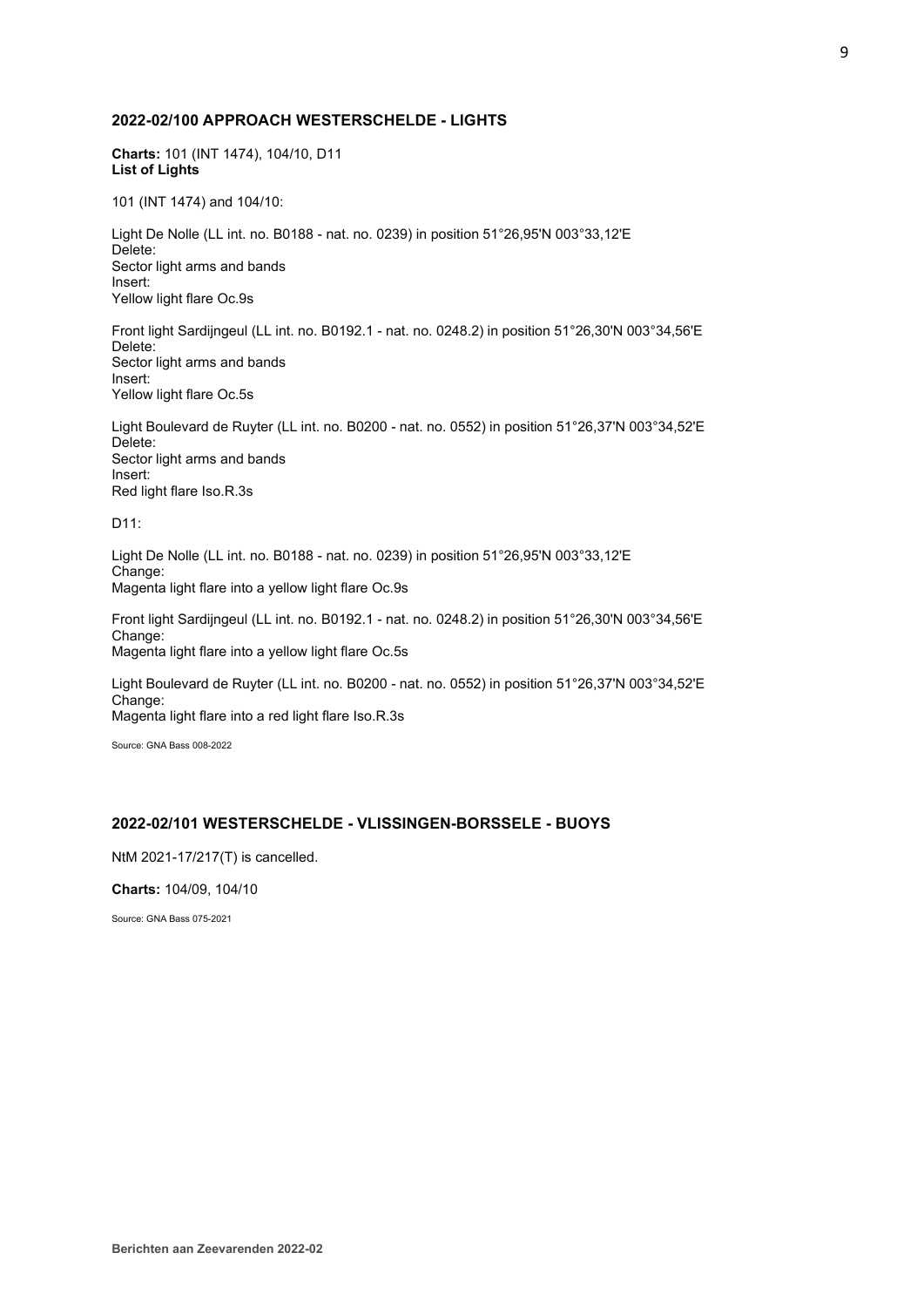# **2022-02/102 WESTERSCHELDE - TERNEUZEN-HANSWEERT - BUOYS - LIGHT**

# **Charts:** 104/09 **List of Lights**

Delete:

- Buoy 27C in position 51°21,11'N 003°53,44'E
- Sector light Margarethapolder (LL int. no. B0258 nat. no. 0712) in position 51°20,96'N 003°53,11'E

Move:

- Buoy 27B (LL nat. no. 0710) from position 51°20,83'N 003°52,50'E to position 51°20,77'N 003°52,32'E

Insert:

- Buoy 27C, green spar, Iso.G.2s in position 51°20,99'N 003°53,11'E

- Buoy 27D, green conical, Iso.G.4s in position 51°21,12'N 003°53,42'E

Source: GNA Bass 132-2021

# **2022-02/103 WESTERSCHELDE - VALKENISSE-SAEFTINGE - WORK IN PROGRESS**

NtM 2021-17/219(T) is cancelled.

**Charts:** 104/06, 106 (INT 1478), 104/07

Source: GNA Bass 073-2021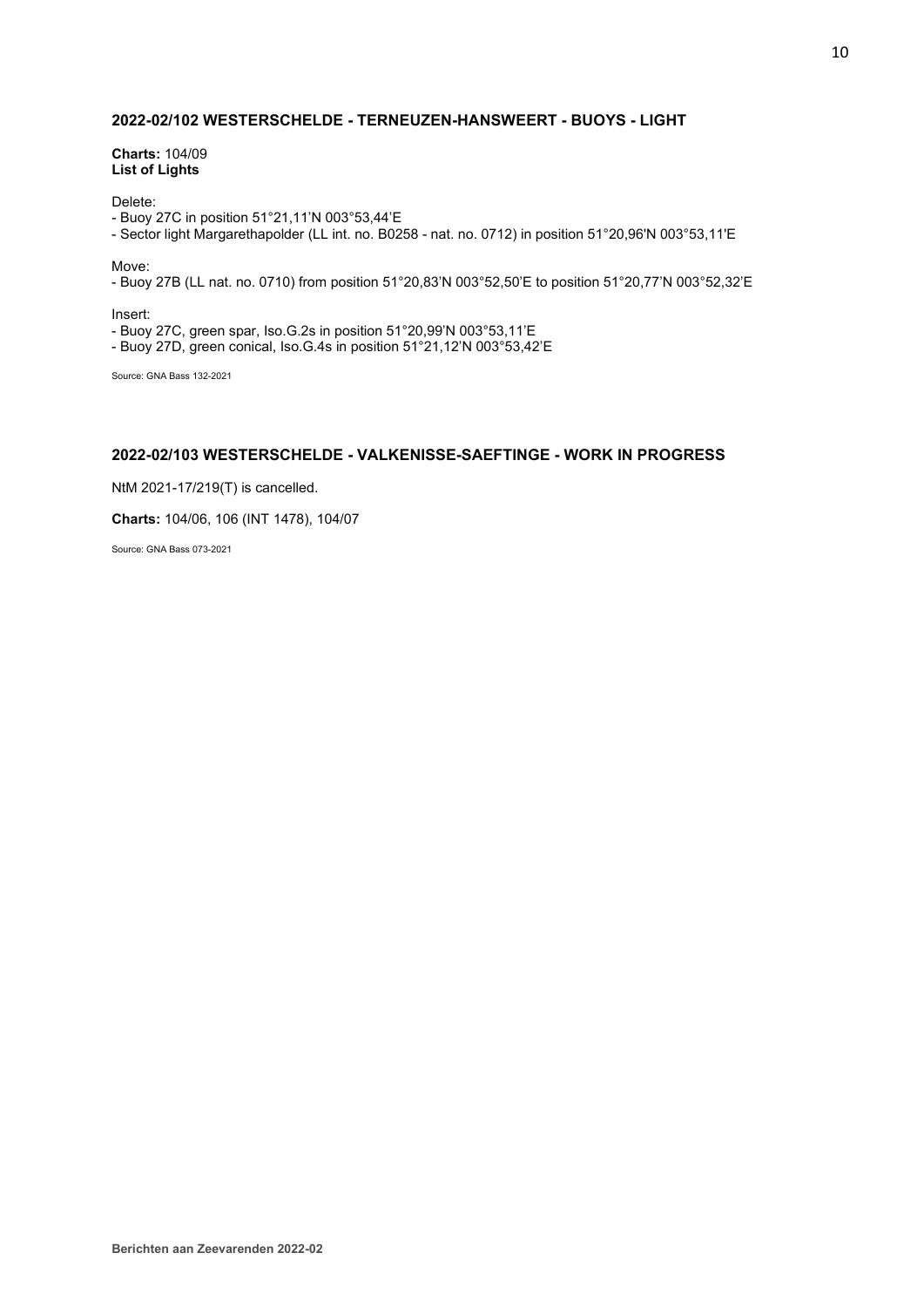## **MARITIME SAFETY INFORMATION (MSI) in force**

## **LB > 21/043 APPROACH BLANKENBERGE**

TEMPORARY EASTERN HARBOR LIGHT INSTALLED IN BLANKENBERGE THE LIGHT WAS INSTALLED ON A 2M HIGH POLE HAS A RANGE OF 3NM

### **LB > 22/013 DE PANNE-OOSTENDE**

DANGEROUS OBSTACLE ON THE SEABED BUOY STONE AND CHAIN LOST IN POS 51-10.28 N 002-44.92 E

## **MSI > 22/116 BE EEZ**

HYDROGRAPHICAL INSTRUMENTS ESTABLISHED IN POS 51-23,40 N 002-26,07 E NOT MARKED SHIPPING IS REQUESTED TO PASS AT A SAFE DISTANCE

## **MSI > 22/122 BE EEZ**

HYDROGRAPHICAL INSTRUMENT ESTABLISHED IN POS 51-23,40 N 002-26,01 E NOT MARKED SHIPPING IS REQUESTED TO PASS AT A SAFE DISTANCE

## **MSI > 22/208 SCHEUR**

MOW 0 MEASURING POLE, 51-23.67 N 003-02.75 E RACON: INACTIVE

### **MSI > 22/209 WIELINGEN**

MOW 3 MEASURING POLE, 51-23.38 N 003-11.92 E RACON: INACTIVE

## **MSI > 22/218 TSS-OFF NOORDHINDER**

LIGHTBUOY OHR2, 51-37.20 N 002-38.41 E LIGHT UNLIT

## **MSI > 22/219 OOSTENDE-ZEEBRUGGE**

HYDROGRAPHICAL INSTRUMENT ESTABLISHED IN POS 51-21-611N 003-06,885 E NOT MARKED SHIPPING IS REQUESTED TO PASS AT A SAFE DISTANCE

#### **MSI > 22/252 TSS-WESTHINDER**

UNDERWATER OBSTACLE IN POS 51-25.086 N 002-35.246 E SHIPPING IS REQUESTED TO PASS AT A SAFE DISTANCE ANCHORING AND FISHING ARE PROHIBITED

## **MSI > 22/257 TSS-WESTHINDER**

WESTHINDER ANCHORAGE M/V GRANDE ANGOLA ANCHOR AND CHAIN LOST IN POS 51-24.10 N 002- 37.00 E

#### **MSI > 22/278 BE EEZ**

FISHING VESSEL YE 44 LOST AN EXPLOSIVE IN POS 51-11.69 N 002-44.30 E SHIPPING IS REQUESTED NOT TO ANCHOR NOR TO FISH IN THE VICINITY. EXPLOSIVE IS MARKED WITH A YELLOW BUOY

#### **MSI > 22/284 BE EEZ**

UNDERWATERPIPELINE ESTABLISHED BETWEEN BEACH AND 51°13,38N 002°51,66E MARKED WITH NORTH CARDINAL BUOY 'JDN' UNDERWATERPIPELINE ESTABLISHED BETWEEN BEACH AND POS 51°10,28N 002°44,92E MARKED WITH NORTH CARDINAL BUOY 'DC1' UNDERWATERPIPELINE ESTABLISHED BETWEEN BEACH AND POS 51°18,226N 003°04,118E MARKED WITH NORTH CARDINAL BUOY 'DM2' SHIPPING IS REQUESTED NOT TO ANCHOR NOR TO FISH ABOVE THIS PIPELINE

## **MSI > 22/285 BE EEZ**

AN UNPROTECTED CABLE IS ON THE SEABED BETWEEN THE FOLLOWING POSITION 51-13.51N 002- 53.95E 51-21.10N 002-45.58E PROHIBITED TO ANCHOR OR TO FISH IN THIS VICINITY GUARD VESSEL ANDREA IS LISTENING OUT ON VHF CH65 AND CH16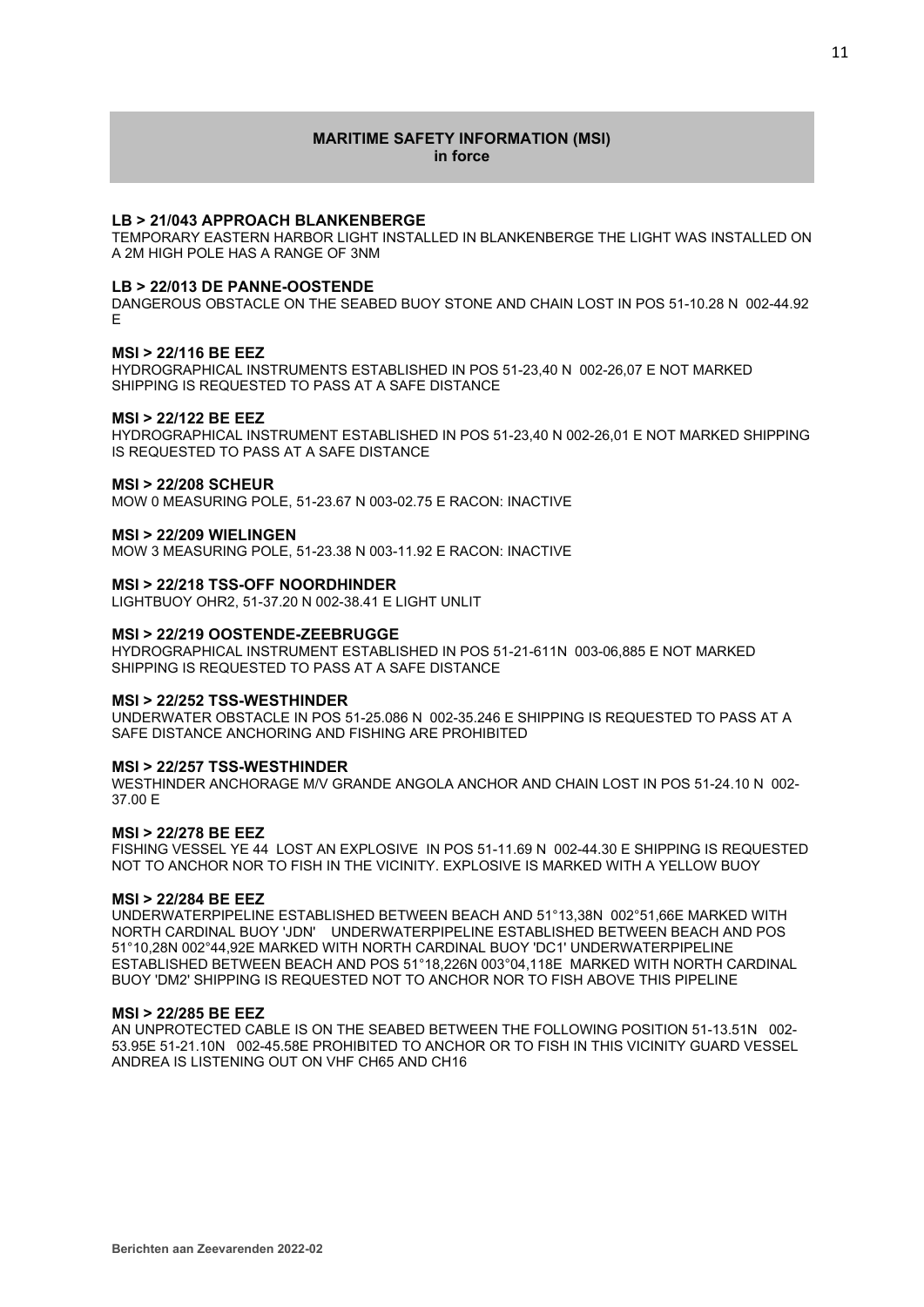# **PRELIMINARY AND TEMPORARY NOTICES (NM(P) and NM(T)) in force**

| 2017-22/271(T) | KANAAL GENT-TERNEUZEN - SLUISKIL - BETONNEN OBJECT                                                             |  |  |
|----------------|----------------------------------------------------------------------------------------------------------------|--|--|
| 2017-25/285(T) | KANAAL GENT-TERNEUZEN - SLUISPLANNING BINNENVAART VOOR SLUIZEN TERNEUZEN                                       |  |  |
| 2018-17/204(T) | BENEDEN-ZEESCHELDE - REDE ANTWERPEN - SCHELDT QUAYS - MOORING PROHIBITION AT                                   |  |  |
|                | <b>QUAY S26-S29</b>                                                                                            |  |  |
| 2018-18/210(T) | BENEDEN-ZEESCHELDE - KALLOSLUIS - MOORING PROHIBITION AT QUAY 1510                                             |  |  |
| 2018-21/245(T) | BENEDEN-ZEESCHELDE - KALLOSLUIS - MOORING PROHIBITION AT QUAY 1510                                             |  |  |
| 2019-03/067(T) | BENEDEN-ZEESCHELDE - REDE ANTWERPEN - SCHELDT QUAYS - MOORING PROHIBITION                                      |  |  |
|                | <b>QUAY S22-S25</b>                                                                                            |  |  |
| 2019-05/096(T) | PORT OF ANTWERPEN - ROYERSSLUIS - LOCK BLOCKED FOR SHIPPING                                                    |  |  |
| 2019-09/137(T) | VLAAMSE BANKENROUTE - VICINITY BERGUES - WRECK WITH VIRTUAL AIS                                                |  |  |
| 2019-13/194(T) | PORT OF ANTWERPEN - WAASLANDHAVEN - MOORING PROHIBITION QUAY 1624                                              |  |  |
| 2019-15/214(T) | BOVEN-ZEESCHELDE - BURCHT - SCHELDT QUAYS - MOORING PROHIBITION 9B-13A MODIFIED                                |  |  |
| 2019-26/315(T) | PORT OF ANTWERPEN - WAASLANDHAVEN - DOELDOK - TEMPORARY WORKING AREA                                           |  |  |
| 2020-10/194(T) | PORT OF ANTWERPEN - BOUDEWIJNSLUIS - TEMPORARY BLOCKING PERIODS ADJUSTED                                       |  |  |
| 2020-11/206(T) | BENEDEN-ZEESCHELDE - DEURGANCKDOK - MOORING PROHIBITION QUAY 1702 BETWEEN                                      |  |  |
|                | <b>MOORING POSTS 7 AND 9</b>                                                                                   |  |  |
| 2020-23/317(T) | KANAAL GENT-TERNEUZEN - TERNEUZEN - GOESE KADE - DELETE DESIGNATION OF BERTHS                                  |  |  |
| 2020-25/327(T) | SHORE BASED PILOTAGE (LOODSEN OP AFSTAND (LOA)) IN THE EVENT OF STORM PILOTAGE -<br>TRIAL ADJUSTEMENT CRITERIA |  |  |
| 2020-26/339(T) | KANAAL GENT-TERNEUZEN - REPORTING COMPULSORY INLAND SHIPPING                                                   |  |  |
| 2021-05/117(T) | COASTAL ROUTE - DE PANNE-OOSTENDE - LIGHTBUOY "JDN" NEW POSITION                                               |  |  |
| 2021-06/130(T) | PORT OF ANTWERPEN - ROYERSSLUIS - OUT OF SERVICE                                                               |  |  |
| 2021-06/132(T) | PORT OF ANTWERPEN - KANAALDOK B2 - MOORING PROHIBITION BETWEEN INSTEEKDOK 1                                    |  |  |
|                | AND <sub>2</sub>                                                                                               |  |  |
| 2021-06/133(T) | PORT OF ANTWERPEN - 4DE HAVENDOK - MOORING PROHIBITION QUAY 253                                                |  |  |
| 2021-07/137(T) | OOSTDYCK-KWINTE - TRIPODE WITH INSTRUMENT ESTABLISHED                                                          |  |  |
| 2021-07/142(T) | PORT OF ANTWERPEN - 5DE HAVENDOK - MOORING PROHIBITION QUAY 315-319                                            |  |  |
| 2021-12/192(T) | APPROACH WESTERSCHELDE - OOSTGAT - BEACH NOURISHMENT ALONG THE WALCHERSE                                       |  |  |
|                | <b>COAST - TEMPORARY BUOY CHANGE</b>                                                                           |  |  |
| 2021-13/195(T) | PORT OF ANTWERPEN - 4DE HAVENDOK - SELECTIVE MOORING PROHIBITION AND                                           |  |  |
|                | <b>TEMPORARY BUOY LINE</b>                                                                                     |  |  |
| 2021-17/215(T) | KANAAL GENT-TERNEUZEN - MERCATORDOK-KLUIZENDOK - WORK IN PROGRESS SHORE                                        |  |  |
|                | LANGERBRUGGEKAAI                                                                                               |  |  |
| 2021-17/218(T) | WESTERSCHELDE - VLISSINGEN-BORSSELE - HOOGE PLATEN - 2 MEASURING FRAMES                                        |  |  |
| 2022-02/088(T) | KANAAL GENT-TERNEUZEN - MOERVAART - TEMPORARY DAM WALL                                                         |  |  |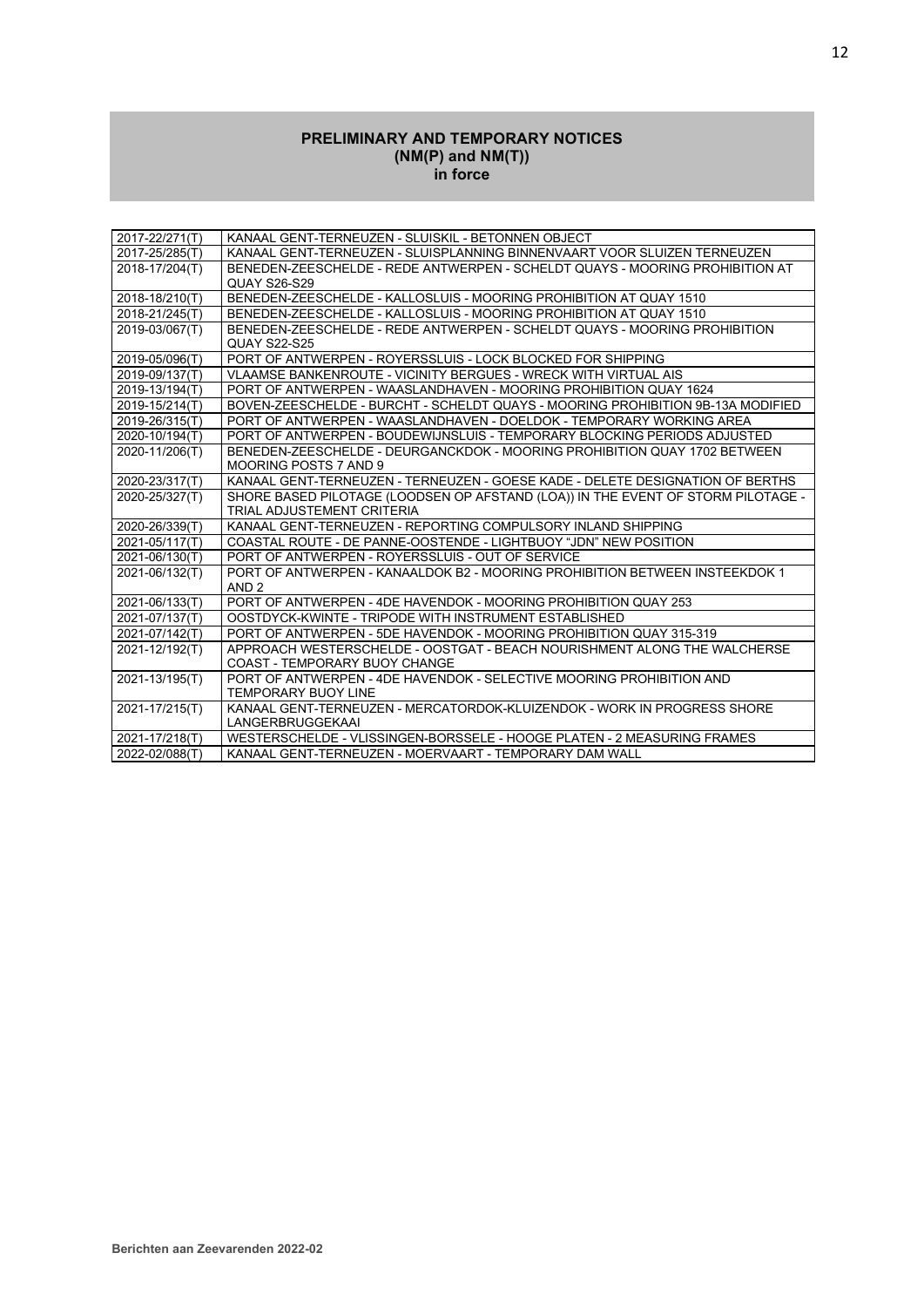# **CUMULATIVE LIST OF CHART CORRECTIONS**

## **Chart 101 (INT 1474) - Edition June 2021**

## **2021**

07/138(T) - 07/139 - 07/140 - 07/143 - 08/153(T) - 08/154(T) - 08/158 - 09/160 - 09/161(T) - 09/165(T) - 10/167 - 10/171(T) - 10/172(T) - 10/173(T) - 10/179(T) - 11/185(T) - 12/187 - 12/189 - 12/191 - 12/192(T) - 13/194(T) - 14/200 - 14/201(T) - 14/202 - 14/203 - 16/211(T) - 18/221 - 18/222 - 18/223 - 18/224(T) - 18/226(T) - 19/228 - 19/230 - 19/233 - 20/238 - 20/241 - 20/242 - 21/248 - 21/251 - 22/256(T) - 22/257 - 23/262(T) - 23/263(T) - 24/266 - 24/269 - 24/270(T) - 24/271 - 25/274 - 26/278 - 26/282 - 26/283

## **2022**

02/083 - 02/085 - 02/086 - 02/087(T) - 02/097 - 02/098 - 02/099(T) - 02/100

#### **Chart 102 (INT 1480) - Edition June 2021**

## **2021**

07/137(T) - 07/138(T) - 07/139 - 07/140 - 08/153(T) - 09/159 - 09/160 - 09/162 - 10/167 - 10/171(T) - 11/183 - 12/187 - 12/189 - 13/193 - 13/194(T) - 14/200 - 14/201(T) - 14/202 - 16/210 - 17/214 - 18/220 - 18/223 - 19/228 - 19/229 - 22/256(T) - 23/261 - 24/266 - 25/273 - 25/274 - 26/277

#### **2022**

02/082 - 02/083 - 02/084 - 02/085

#### **Chart 104 - Edition November 2020**

## **2020**

20/289(T) - 20/290(T) - 20/291(T) - 20/292 - 20/293 - 21/295 - 21/296 - 21/297 - 21/298 - 21/299(T) - 21/300 - 22/303(T) - 23/312(T) - 23/313 - 23/314 - 23/315(T) - 23/316 - 24/318 - 24/323(T) - 24/324(T) - 24/325 - 24/326 - 25/329 - 25/330 - 25/331 - 25/332 - 26/340 - 26/341 - 26/342(T) - 26/343(T) - 26/344 - 26/346 - 26/347

#### **2021**

02/083 - 02/084 - 02/085(T) - 02/086 - 02/087 - 02/088 - 02/089 - 02/090 - 02/091 - 02/092 - 03/099(T) - 03/100(T) - 03/101 - 03/102(T) - 03/103 - 04/108 - 04/109(T) - 04/110 - 04/111 - 05/119 - 05/120 - 05/121(T) - 05/122(T) - 06/129 - 06/130(T) - 06/131(T) - 06/132(T) - 06/133(T) - 06/134 - 06/136(T) - 07/141 - 07/142(T) - 07/143 - 07/144 - 07/145 - 07/146(T) - 07/147 - 07/148 - 07/149(T) - 07/150 - 08/155(T) - 08/156(T) - 08/157(T) - 09/163(T) - 09/164(T) - 09/166 - 10/174 - 10/175 - 10/176 - 10/177 - 10/178 - 10/180 - 10/181 - 11/184 - 11/185(T) - 11/186(T) - 12/190(T) - 12/191 - 13/195(T) - 13/196(T) - 14/204 - 14/205 - 15/207 - 15/208 - 16/212(T) - 16/213 - 17/216 - 17/217(T) - 17/218(T) - 17/219(T) - 18/225(T) - 18/227 - 19/231 - 19/232(T) - 19/233 - 19/234 - 20/239 - 20/240 - 20/242 - 20/243 - 20/244 - 20/245 - 20/246 - 20/247 - 21/249 - 21/250 - 21/251 - 21/252 - 21/253 - 21/254 - 21/255 - 22/257 - 22/258 - 22/259 - 23/262(T) - 23/263(T) - 23/264 - 23/265 - 24/267 - 24/268 - 24/269 - 24/270(T) - 24/271 - 24/272 - 25/275 - 26/281 - 26/283 - 26/284 - 26/285 - 26/286(T) - 26/287(T) - 26/288(T) - 26/289

### **2022**

02/089 - 02/090 - 02/091 - 02/092 - 02/093 - 02/094 - 02/095 - 02/096 - 02/097 - 02/098 - 02/099(T) - 02/100 - 02/101 - 02/102 - 02/103

### **Chart 105 - Edition May 2019**

#### **2019**

07/113 - 08/126(T) - 09/142(T) - 10/147 - 10/151 - 11/171(T) - 11/177(T) - 17/236 - 19/252(T) - 20/253 - 22/278(T) - 24/300(T) - 25/308

#### **2020**

02/085 - 02/086 - 04/117(T) - 06/133 - 09/173(T) - 10/182 - 10/202 - 17/269(T) - 20/293 - 21/300 - 21/301 - 23/310 - 23/311 - 23/314 - 23/317(T) - 24/322 - 26/338 - 26/339(T)

#### **2021**

02/093 - 03/098(T) - 06/128 - 06/136(T) - 07/146(T) - 10/182 - 15/206(T) - 16/213 - 17/215(T) - 19/234 - 22/260 - 26/279 - 26/280

# **2022**

02/088(T)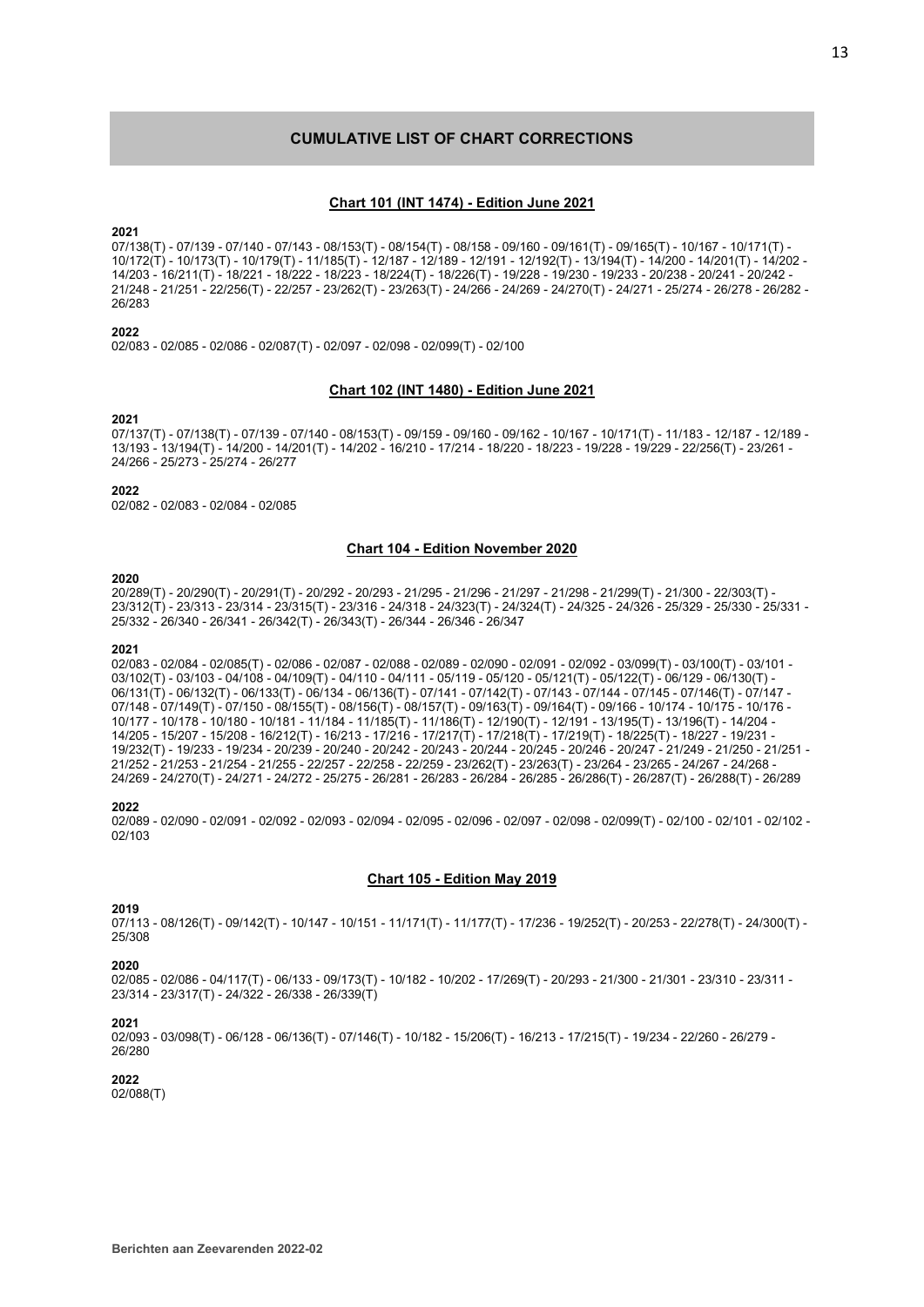#### **Chart 106 (INT 1478) - Edition November 2019**

#### **2019**

20/254 - 20/255 - 20/256 - 20/257(T) - 20/258 - 20/259 - 20/260 - 20/261 - 21/270(T) - 21/271 - 22/273(T) - 22/274(T) - 23/280 - 23/285(T) - 23/286(T) - 23/287(T) - 23/288(T) - 24/295(T) - 24/296(T) - 24/297(T) - 24/298(T) - 26/310(T) - 26/311(T) - 26/312(T) - 26/313(T) - 26/314(T) - 26/315(T) - 26/316(T)

#### **2020**

02/087 - 02/088 - 02/089 - 02/090 - 02/091(T) - 02/092 - 02/093 - 02/094 - 02/095 - 02/096 - 02/097 - 02/098 - 02/099 - 02/100(T) - 02/101(T) - 02/102 - 02/103 - 02/104(T) - 02/105 - 03/111(T) - 03/112(T) - 04/118(T) - 05/122(T) - 05/123(T) - 05/124(T) - 05/125(T) - 06/130(T) - 06/131(T) - 06/132(T) - 07/145(T) - 07/146(T) - 07/147(T) - 08/159 - 08/160(T) - 09/168(T) - 09/169 - 09/170 - 09/171(T) - 09/172(T) - 10/183 - 10/184 - 10/185 - 10/186(T) - 10/187 - 10/188 - 10/189 - 10/190 - 10/191(T) - 10/192(T) - 10/193(T) - 10/194(T) - 10/195 - 10/196 - 10/197 - 10/198 - 10/199(T) - 10/200 - 11/206(T) - 11/207 - 11/208(T) - 11/209(T) - 11/210(T) - 11/211(T) - 11/212(T) - 11/213(T) - 11/214 - 12/224(T) - 12/225(T) - 12/226 - 12/227 - 13/230(T) - 13/231 - 13/232(T) - 14/246(T) - 14/247 - 15/254 - 15/255 - 17/266(T) - 18/274 - 18/275 - 18/276(T) - 18/277 - 18/278 - 18/279 - 18/280(T) - 18/281 - 18/282 - 18/283 - 19/286 - 19/287 - 20/289(T) - 20/290(T) - 20/291(T) - 21/295 - 21/296 - 21/297 - 21/298 - 21/299(T) - 22/303(T) - 23/312(T) - 23/313 - 23/316 - 24/323(T) - 24/324(T) - 25/329 - 25/330 - 25/331 - 26/340 - 26/341 - 26/342(T) - 26/343(T)

#### **2021**

02/083 - 02/084 - 02/085(T) - 02/086 - 02/087 - 02/088 - 02/092 - 03/099(T) - 03/100(T) - 03/101 - 03/103 - 04/108 - 04/109(T) - 05/119 - 05/120 - 05/121(T) - 05/122(T) - 06/129 - 06/130(T) - 06/131(T) - 06/132(T) - 06/133(T) - 06/134 - 07/141 - 07/142(T) - 08/155(T) - 08/156(T) - 08/157(T) - 09/163(T) - 09/164(T) - 10/174 - 10/175 - 10/176 - 10/177 - 10/178 - 11/184 - 12/190(T) - 13/195(T) - 13/196(T) - 15/208 - 16/212(T) - 17/216 - 17/219(T) - 18/225(T) - 19/231 - 19/232(T) - 20/239 - 20/245 - 20/246 - 21/249 - 21/250 - 21/254 - 21/255 - 22/259 - 23/264 - 23/265 - 24/267 - 24/268 - 24/272 - 25/275 - 26/281 - 26/286(T) - 26/287(T) - 26/288(T)

#### **2022**

02/089 - 02/090 - 02/091 - 02/092 - 02/093 - 02/094 - 02/095 - 02/096 - 02/103

#### **Chart 107 - Edition July 2020**

#### **2020**

07/137 - 07/138 - 07/139 - 07/140 - 07/141 - 07/142(T) - 07/143 - 07/144(T) - 08/153 - 08/154 - 08/155 - 08/156 - 08/157 - 08/158 - 09/165 - 09/166 - 09/167 - 10/179 - 10/180 - 11/204(T) - 11/205(T) - 12/218 - 12/219 - 12/220(T) - 12/221(T) - 12/222 - 12/223(T) - 13/229(T) - 14/237 - 14/239 - 14/240 - 14/241 - 14/242 - 14/243 - 14/244 - 14/245 - 15/252(T) - 15/253 - 16/258 - 17/262 - 17/263(T) - 17/264(T) - 17/265 - 18/272 - 18/273 - 20/288 - 22/302(T) - 23/309 - 24/321 - 26/334 - 26/335 - 26/336 - 26/337

#### **2021**

02/082 - 03/097 - 05/116 - 05/117(T) - 05/118(T) - 06/125(T) - 06/126 - 06/127(T) - 07/137(T) - 07/138(T) - 07/139 - 07/140 - 07/143 - 08/153(T) - 08/154(T) - 09/159 - 09/160 - 09/161(T) - 09/162 - 10/171(T) - 10/172(T) - 10/173(T) - 11/183 - 12/189 - 12/191 - 13/193 - 13/194(T) - 14/200 - 14/201(T) - 14/202 - 14/203 - 16/210 - 16/211(T) - 17/214 - 18/220 - 18/221 - 18/222 - 18/223 - 18/224(T) - 19/228 - 19/229 - 20/238 - 21/248 - 22/256(T) - 23/261 - 23/262(T) - 24/266 - 25/273 - 25/274 - 26/277 - 26/278

#### **2022**

02/082 - 02/083 - 02/084 - 02/085 - 02/086 - 02/097 - 02/098

#### **Chart D11 - Edition June 2021**

## **2021**

07/137(T) - 07/138(T) - 07/139 - 07/140 - 07/143 - 08/153(T) - 08/154(T) - 08/158 - 09/159 - 09/160 - 09/161(T) - 09/162 - 09/165(T) - 10/167 - 10/171(T) - 10/172(T) - 10/173(T) - 10/179(T) - 11/183 - 11/185(T) - 12/187 - 12/189 - 12/191 - 12/192(T) - 13/193 - 13/194(T) - 14/200 - 14/201(T) - 14/202 - 14/203 - 16/210 - 16/211(T) - 17/214 - 18/220 - 18/221 - 18/223 - 18/224(T) - 18/226(T) - 19/228 - 19/229 - 19/233 - 20/238 - 20/241 - 20/242 - 21/248 - 22/256(T) - 23/261 - 23/262(T) - 23/263(T) - 24/266 - 24/270(T) - 24/271 - 25/273 - 25/274 - 26/276(T) - 26/277 - 26/278 - 26/282 - 26/283

#### **2022**

02/082 - 02/083 - 02/084 - 02/085 - 02/086 - 02/097 - 02/098 - 02/099(T) - 02/100